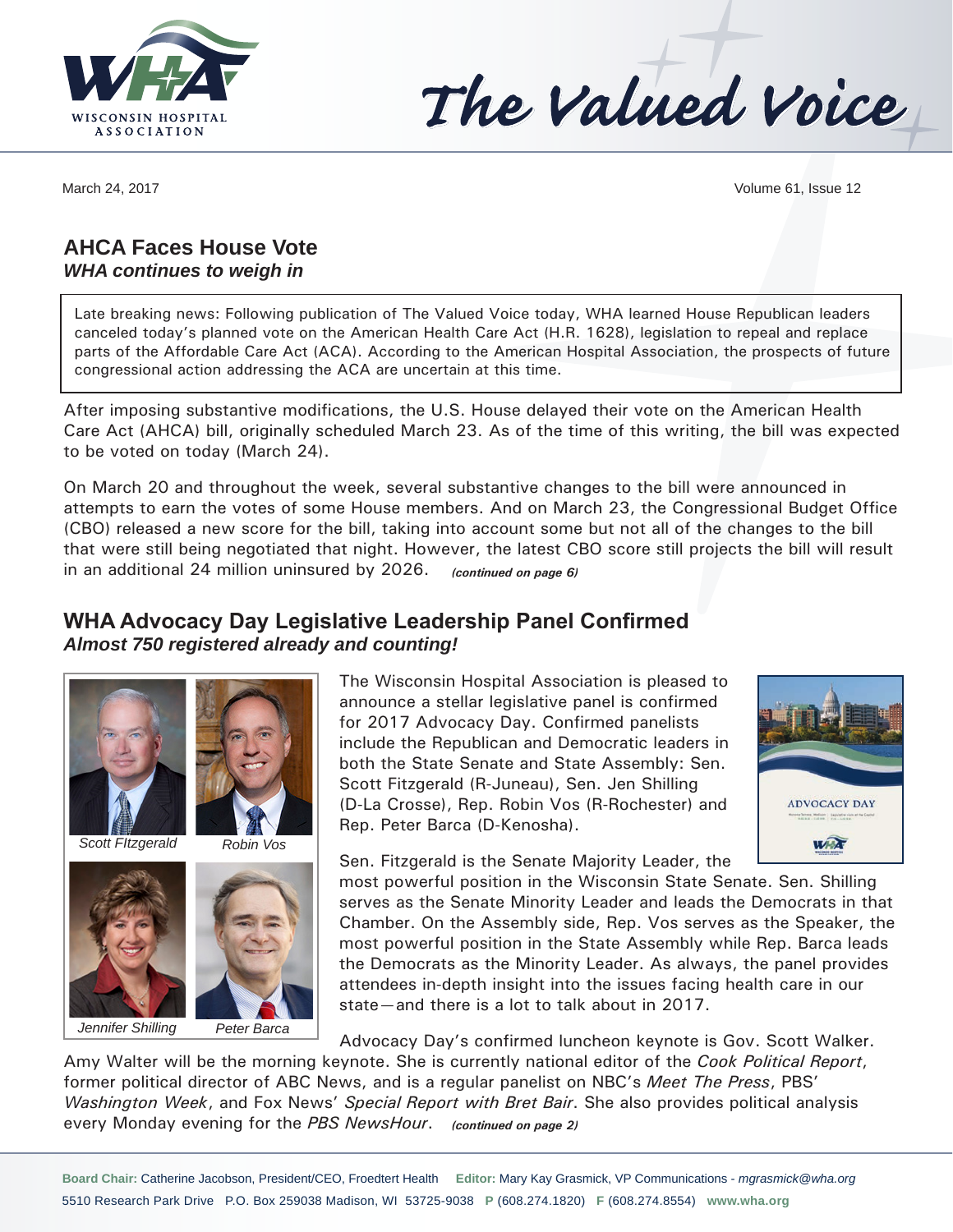## **Continued from page 1 . . . Advocacy Day Legislative Leadership Panel Confirmed**

WHA strongly believes the afternoon's legislative meetings are the most important part of the day, and encourages attendees to register for Advocacy Day with a legislative visit. To prepare attendees for their meetings, WHA schedules all meetings, provides an issues briefing at Advocacy Day and an optional preevent webinar on legislative visits.

Assemble your hospital contingent for 2017 Advocacy Day set for April 19, 2017 at the Monona Terrace in Madison. Registration is open at: www.cvent.com/d/svqylc. For Advocacy Day questions, contact Jenny Boese at 608-268-1816 or *jboese@wha.org*. For registration questions, contact Kayla Chatterton at *kchatterton@wha.org* or 608-274-1820.

## **2017 WI Hospitals State PAC & Conduit Kick-off Breakfast, April 19** *Contribute \$250 or more to attend*

The Wisconsin Hospitals State PAC & Conduit fundraising campaign broke all records in 2016 by raising a total of \$306,000. Thank you to the over 350 individual contributors for your support. You can help start the 2017 fundraising campaign off strong by contributing a minimum of \$250 by April 19. By doing so you will be invited to attend the campaign's special kick-off event the morning of Advocacy Day. A full breakfast will be served, and attendees will hear from a special guest. Contribute today by logging onto www.whconduit.com or by calling Jenny Boese directly at 608-268-1816 or Nora Statsick at 608-239-4535.

# **WHA Testifies in Favor of Bill to Increase Access to Dental Services**

The Wisconsin Hospital Association, together with Children's Hospital of Wisconsin, Ascension-Columbia St. Mary's and the Children's Health Alliance of Wisconsin, testified March 22 before the Assembly Health Committee in favor of Assembly Bill 146 (http://docs.legis. wisconsin.gov/2017/related/proposals/ ab146.pdf). Assembly Bill 146 expands the settings in which dental hygienists are allowed to provide preventive oral health care and education without dentist supervision. The bill is co-authored by Rep. Kathy Bernier (R-Lake Hallie) and Sen.



*WHA's VP Policy Development Laura Rose (far right) testifies with Children's Hospital and Ascension-Columbia St Mary's to support legislation increasing access to dental hygiene care.*

Sheila Harsdorf (R-River Falls) and has 60 additional legislative co-sponsors.

Dental hygienists are currently allowed to independently practice in schools, dental schools and local public health departments. If AB 146 is enacted, dental hygienists will be able to independently provide dental hygiene services in hospitals, outpatient medical clinics, nursing homes, community–based residential facilities, hospices, prisons and jails, and through home health agencies, nonprofit dental care programs serving low-income persons, and charitable institutions.

Laura Rose, WHA vice president of policy development, told the Committee data from the WHA Information Center (WHAIC) shows that in 2015, there were 33,113 hospital emergency department (ED) visits for preventable dental conditions. In addition, there were 8,274 ED visits that same year where preventable dental conditions were not the primary presenting condition, but appeared in the ED patient record. When these two figures are combined, there were 41,387 ED patients in 2015 with a primary or secondary diagnosis of a preventable dental condition. Further, Rose cited 2015 WHAIC data showing that 56 percent of dental-related ED visits were paid for by Medicaid. She added that

*(continued on page 3)*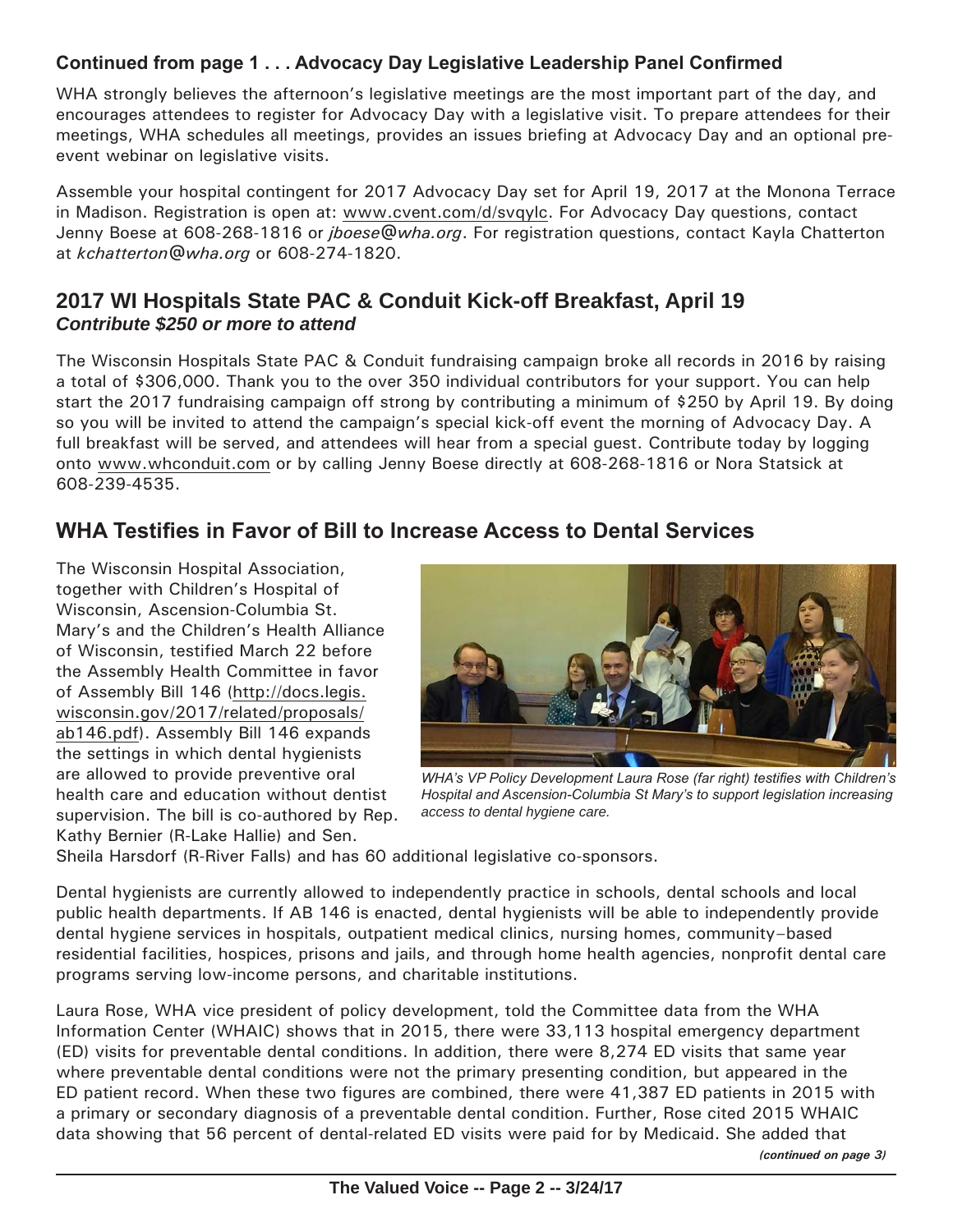#### **Continued from page 2 . . . WHA Testifies in Favor of Bill to Increase Access to Dental Services**

Wisconsin's Medicaid reimbursement rates, which are the second lowest in the country, have created a "hidden health care tax" for Wisconsin families and businesses by shifting Medicaid costs onto private payers of health care.

One of the potential outcomes of this legislation will be the integration of dental hygiene into primary health care visits, especially for young children from birth to age three. Matt Crespin of the Children's Health Alliance of Wisconsin told the Committee that incorporating a dental hygienist into the medical team in a physician's office will reduce disease by allowing the hygienist to begin interacting with children and families as early as six months of age. Bill Solberg, director of community services for Ascension-Columbia St. Mary's, noted the importance of integrating oral health and primary care. Solberg stated medical research has demonstrated the connection of oral health to overall physical health. Heart disease and diabetes are conditions that are exacerbated by inflammation and infection from periodontal gum disease. Further, according to Solberg, pregnant women are more likely to have oral infections related to pregnancy, and oral infection increases the possibility of premature delivery. Pam Fraser of Children's Hospital cited national data that up to 79 percent of dental ED visits could be diverted to community settings if appropriate oral health care is available.

WHA expects the Committee to vote on the bill March 29 and expects swift action on it in both houses of the Legislature yet this spring.

# **WCMEW Discusses Legislative Initiatives, Key Workforce Issues**

Five new residency programs will launch July 1 and four others will expand, thanks to a WHAchampioned graduate medical education (GME) grant program administrated by the Department of Health Services (DHS).

Linda McCart, DHS policy chief, told members of the Wisconsin Council on Medical Education and Workforce (WCMEW) at their March 21 meeting at WHA headquarters that the new programs focus on priority shortage areas. New and expanding programs are listed below.

New residency programs starting in July, 2017:

- Gundersen Lutheran Medical Foundation -- Family Medicine
- The Monroe Clinic, Inc. -- Family Medicine
- The Medical College of Wisconsin, Department of Psychiatry, North Central Campus
- The Medical College of Wisconsin, Department of Psychiatry, VA and Green Bay Campus
- The Board of Regents, UW School of Medicine and Public Health, General Surgery Residency Program

Two current programs were expanded:

- Medical College of Wisconsin Affiliated Hospitals, General Surgery Resident Training Program
- UW Department of Family Medicine and Community Health, Family Medicine

In addition, continuation grants for existing programs that were expanded previously were given to:

- Medical College of Wisconsin Affiliated Hospitals, Fox Valley Family Medicine Residency Program
- UW Hospitals and Clinics, Psychiatry Residency Training Program

"The best indicator of where a physician will practice is where they complete their residency," according to WCMEW Chair and WHA Chief Medical Officer Chuck Shabino, MD. "The GME grants have helped launch many new residency programs in Wisconsin for much-needed residencies in rural areas. We know by creating in-state residency programs we will be better able to compete with other states to keep our physicians here after they complete their residency programs."

George Quinn, executive director for WCMEW, also discussed two WHA priority health care workforce legislative proposals being introduced in the 2017 legislative session. Both proposals are meant to *(continued on page 4)*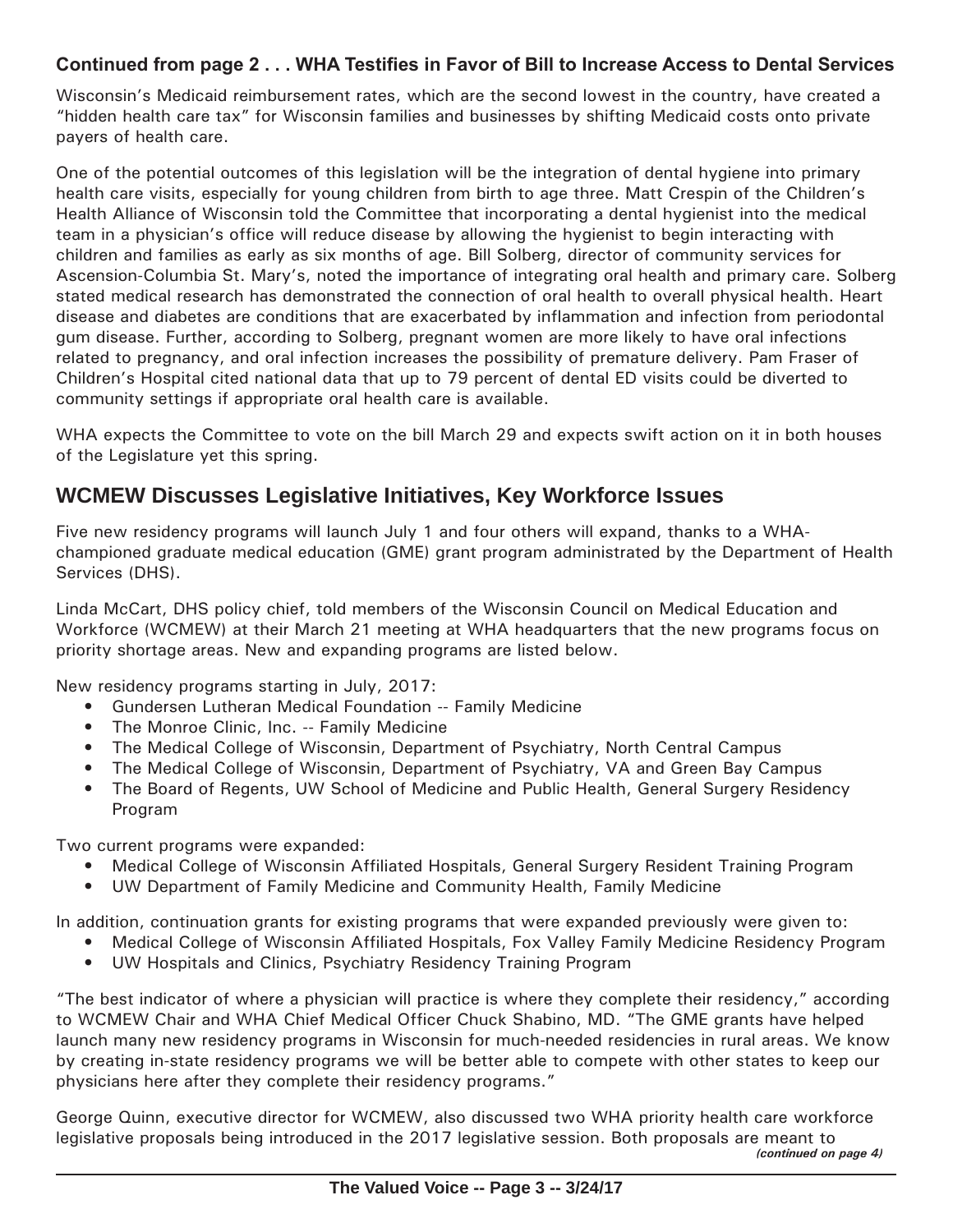#### **Continued from page 3 . . . WCMEW Discusses Legislative Initiatives, Key Workforce Issues**

address shortages of health care workers in rural areas of Wisconsin. The first bill appropriates \$750,000 per year in grant funds to hospitals and clinics to support clinical training opportunities for advanced practice clinicians.

The second bill appropriates \$250,000 per year to distribute grants to hospitals, health systems and educational entities that form health care education and training consortia for allied health professionals. The funds, which require an equal match from the recipient, may be used for curriculum and faculty development, tuition reimbursement, or clinical site or simulation expenses.

Shabino and Matthew Stanford, WHA general counsel, discussed WHA's "Physician Engagement and Retention Toolkit," a publication created as a WHA member benefit to help hospitals and health systems further identify and evaluate their internal strategies for retaining physicians. The toolkit is available to WHA members and was a product of work by the WHA Physician Leaders Council throughout 2016.

Kara Traxler, Wisconsin Collaborative for Rural GME, provided an update on the Wisconsin Northern & Central Graduate Medical Education (WiNC GME) Collaborative. WiNC has held several planning meetings and has concluded the consortium will have a dual purpose: 1) GME administration and sponsorship and 2) regional workforce development.

Traxler also reported on a meeting with representatives of the Centers for Medicare and Medicaid Services (CMS), who were invited to Wisconsin to hear about GME activities and to gain insights into challenges in developing rural GME.

# **Partners of WHA Donates \$2.13 million & 1.39 million Volunteer Hours in 2016**



Partners of WHA, Inc., the non-profit, volunteer service organization affiliated with WHA, raised and donated over \$2.13 million to hospitals throughout the state for needed equipment and other capital projects in 2016. This was accomplished through more than 530 separate fundraising activities conducted by local Partners groups in 2016.

In addition, Partners members volunteered 1.39 million hours of service to Wisconsin hospitals in 2016, as reported by Mary Licht, current president of Partners of WHA. The financial value of a volunteer's time has been estimated nationally at \$23.56 per hour, based on an April 2016 report from Independent Sector in Washington, D.C. At that rate, the Partners volunteers donated a total value of \$32.7 million in time and services to Wisconsin hospitals and health systems during 2016.

Partners of WHA awarded over \$450,000 through 450 scholarships to both traditional and nontraditional students seeking health care-related degrees in 2016. Over 400 community health education projects were also planned and implemented by local Partners of WHA groups in 2016.

Partners of WHA is comprised of nearly 10,000 volunteers and auxilians at 66 Wisconsin hospitals. Founded in 1951 as Wisconsin Hospital Association Auxiliaries, Partners emphasizes volunteer service and participation in grassroots advocacy, public policy and community health education, and health career programs for Wisconsin hospitals. Additionally, Partners promotes leadership development by offering resources and educational seminars to local hospital volunteer and auxiliary groups, and shares information on successful community health education initiatives, advocacy and fundraising activities and trends on volunteerism through a variety of channels, including its annual fall convention and quarterly newsletter, *Reaching Out*.

If you are interested in your hospital's volunteer and/or auxilian group becoming part of the statewide Partners of WHA organization, visit www.partnersofwha.org or contact Jennifer Frank, WHA's liaison to Partners, at 608-274-1820 or *jfrank@wha.org*.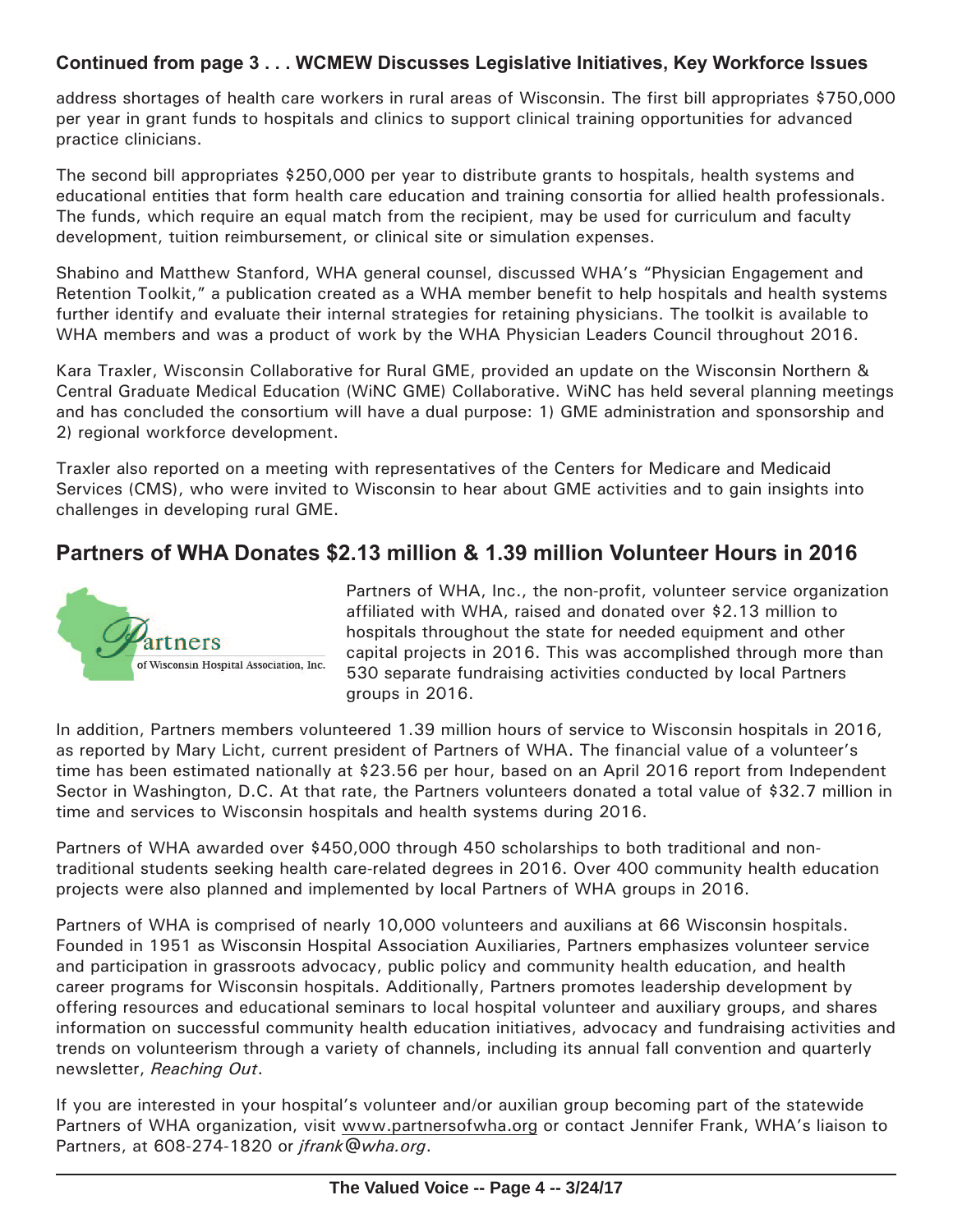# **Grassroots Spotlight**

## **Rep. Amy Loudenbeck meets with Hospital Leaders in Beloit to Discuss Medicaid Payment, AHCA**



Rep. Amy Loudenbeck (R-Clinton), a member of the state's Joint Finance Committee, met with hospital leaders from Aurora Health Care and Beloit



*Pictured, l to r: Dr. Ken Klein; Lisa Just; Kyle O'Brien, WHA; Rep. Amy Loudenbeck; Andrew Hanus; Tim McKevett; Tom Cawley; Sharon Cox*

Health System March 20 during a WHA HEAT Roundtable at Beloit Memorial Hospital. During the meeting, hospital leaders discussed the impact of Wisconsin's low Medicaid reimbursement rates for Wisconsin hospitals, which amounts to \$1 billion in uncovered costs statewide and millions of dollars in losses for hospitals in Rep. Loudenbeck's district.

Beloit Health System CEO Tim McKevett discussed the Medicaid surplus that exists in the state's current biennium, amounting to over \$300 million, which is being swept into the general fund and not being used to increase Wisconsin's low Medicaid payment rates for hospitals. McKevett asked Loudenbeck to use these funds to increase provider reimbursement rates, including the Medicaid Disproportionate Share Hospital (DSH) program.

Hospital leaders also discussed the potential impacts of Congressional action to repeal and replace the Affordable Care Act, via the American Health Care Act and its impact on the state Republican plan for coverage passed in the 2013-15 biennial budget. Leaders from both Beloit and Aurora commended the "Wisconsin Model" for coverage, but said the bill currently before Congress conflicts with the Wisconsin Model. They raised concerns with changes to subsidies in the American Health Care Act that will, according to several analyses, increase premium costs for lowincome individuals and result in additional uncompensated care for Wisconsin hospitals.

# **2017 Wisconsin Rural Stroke Conference: April 20**

Join the American Heart Association and the Wisconsin Office of Rural Health for the annual Wisconsin Rural Stroke Conference April 20. This conference is aimed at helping rural hospitals close the treatment gap in rapid diagnosis of stroke care and to implement continuous quality improvement practices.

Registration is free. Details, registration and the agenda can be found at http://worh.org/events. For questions, contact Kathryn Miller at the Wisconsin Office of Rural Health at *kmiller9@wisc.edu*.